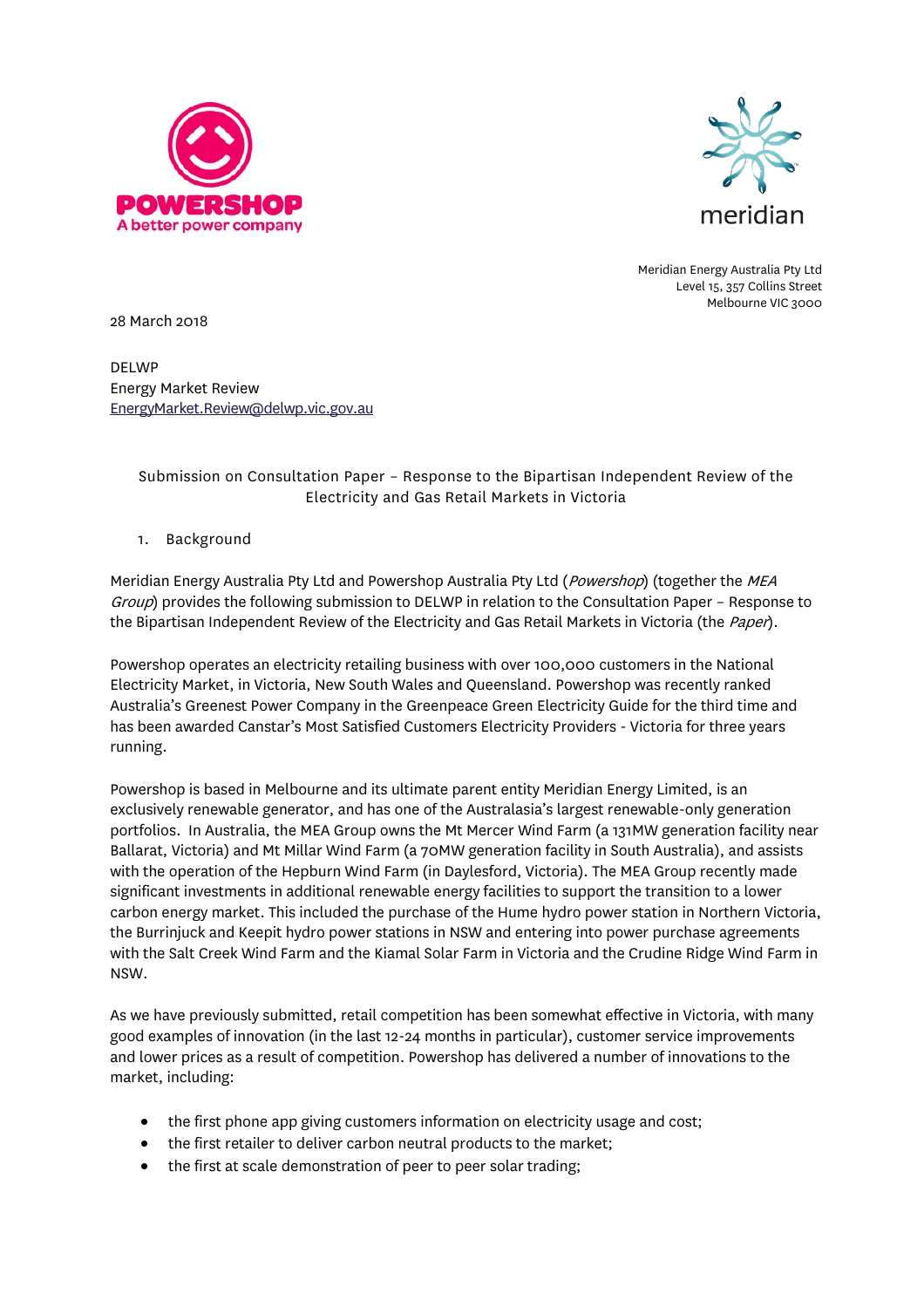- at scale rollout of residential demand response; and
- at scale rollout of a virtual power plant offer.

Despite Powershop's broad support for the bulk of the recommendations in the Independent Review of the Electricity and Gas Retail Market in Victoria (the *Review*), we are extremely disappointed by the lack of both formal and informal opportunities to comment and provide feedback on the Independent Review Panel's (the Panel) findings. Due to the absence of that opportunity, we have set out below some brief comments on the methodology and conclusions of the Review.

- The Review makes broad conclusions on the market post price deregulation and confuses correlation and causation. No attempt is made to model what Victorian electricity or gas prices would be had price deregulation not occurred.
- The Review uses cost build ups based on CME analysis to make conclusions on the retail component of energy bills. There are a number of issues with this analysis.
	- o The analysis failed to analyse real retailer costs such as wholesale market risk management, line losses and customer debt. Failure to quantify these costs leads to a high retail component which was regularly described by the Review panel members as for 'simply sending a bill'. Powershop notes the large differences in the retailer component in this flawed analysis and how it compares to that found by the ACCC and as described in their Retail Electricity Pricing Inquiry preliminary report.
	- o The analysis failed to examine different customer segments, most notably lower usage and solar customers, where the retailer component can vary significantly from the average customer.
- The Review failed to recognise and quantify the costs of a retailer's main role in the electricity and gas value chain, that is, wholesale energy risk management. This is evidenced by the comparisons made of the retail component of an electricity bill to those in a water bill. These comparisons were used to drive the conclusion that the retailer component is unreasonably high in electricity. The fact that comparisons to the water industry are made suggests a fundamental misunderstanding in how the water and electricity industries operate and the differences between the two.
- The Review compared the retailer charges in Victoria to other states and internationally, and made no attempt to account for the differences in electricity systems internationally. As wholesale and distribution systems vary by country, it is not surprising to see fundamental differences in retail charges.
- There was a major focus on the comparison of retail charges in Victoria and the ACT. This comparison is not valid, given that the retailer in the ACT that serves the vast majority of customers is also the distribution network business. In effect, this may allow the retailer to offer reduced retail prices as they can recover lost margin on the retail side from the network side of their business.

Set out below are responses to the issues and questions raised in the Paper.

2. Submission

3. Introduction of Basic Service Offer and abolition of Standing Offers (Recommendations 1 & 2)

3.2 Interim Government Response

We do not believe the implementation of a regulated BSO will have the desired outcomes that the Government is seeking to achieve, this is because a BSO will have likely impacts on:

renewable and dispatchable generation investment; All forms of investment in generation (build, buy or offtake) involve committing to acquiring in advance a volume of energy at a particular price over the long term. A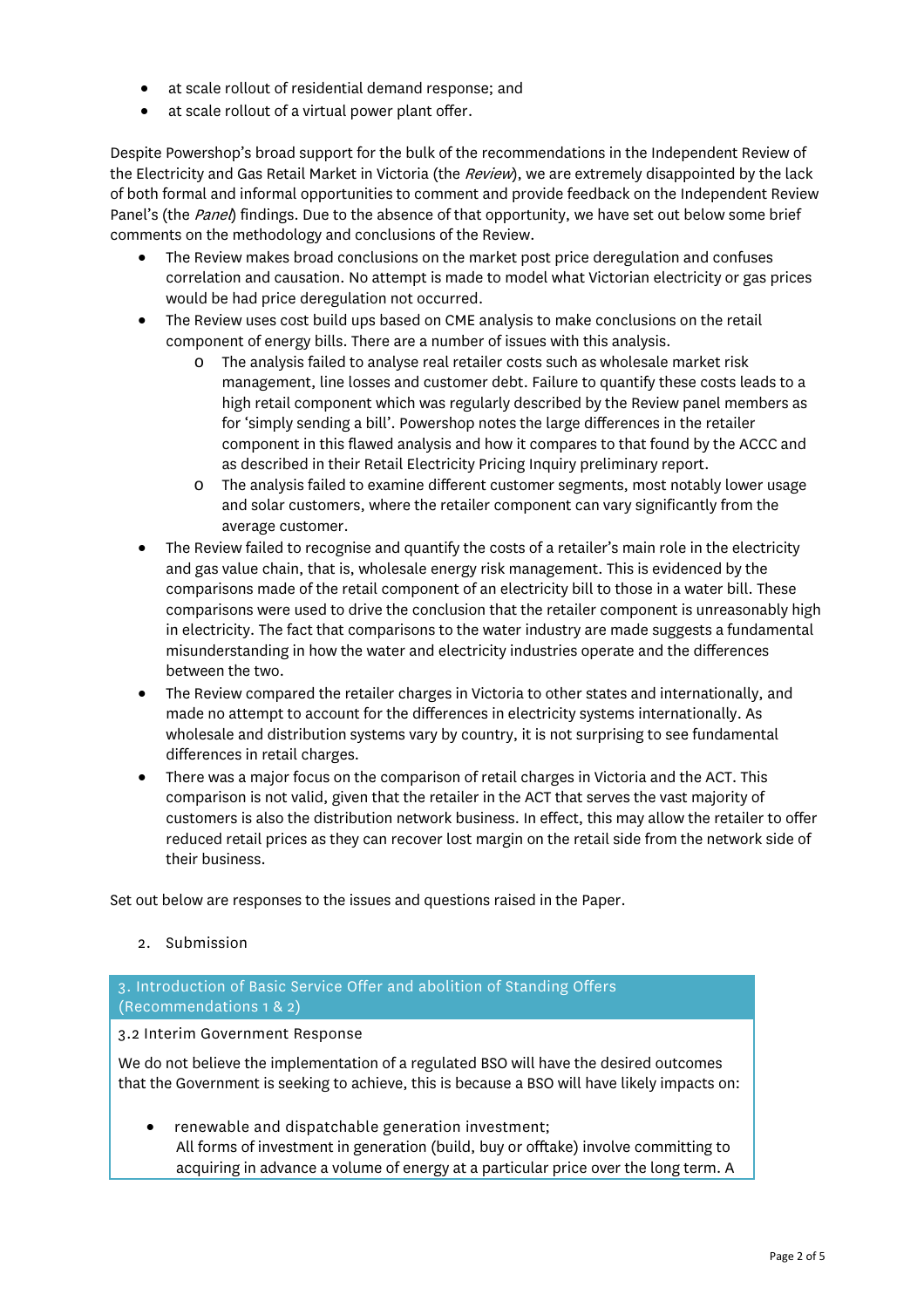disincentive is created when the price at which that energy can be sold to consumers is fixed with reference to a short term market price. It is conceivable that in some years the price at which energy has been secured in the long term arrangement will be above the price in the short term market. In these periods, a retailer will lose money, potentially to a significant level. The effect will be that retailers will be discouraged from making generation investments, leading to higher wholesale prices and less reliability. Although investments will likely be made as wholesale prices rise well above generation costs, this introduces inefficiency into the market that all consumers, *including those on a regulated price*, will pay for, Effectively undermining the very objective the regulated price was seeking to achieve.

If a BSO were to be adopted there would be a disincentive for investments in renewable and dispatchable generation in Victoria. Making these investments, and therefore the subsequent construction and operations jobs created, more attractive in other States.

investment in innovation and customer service; and.

It appears that there has been more investment in consumer side innovation in the energy market in the past 24 months than in the last 24 years. Every week new reports emerge of virtual power plants, demand response, peer to peer trading and so on. These schemes, which rely on the use of smart meter data, all allow consumers to participate in the energy market like never before. Retailers do play a central role in this innovation, through both the development of new technologies and services, or the go to market of technologies and services developed by others. Small retailers in particular, although not exclusively, have played a role in driving this innovation.

If a BSO were to be adopted there would be a disincentive for a retailer to rollout innovative products and services to customers to help address high energy costs. This is because the payback on these services occurs over time. The provision of such services is unlikely to be provided by retailers in an environment where customers can switch to a regulated price at any time. In addition, a regulated retail market means there will be a price set with no room for research and development.

There is also a real risk that retailers deliver a lower standard of service to all customers due to retailers being less incentivized to invest in customer service.

• competition.

A BSO has the outcome of delivering uncertain returns for investors as returns are determined by the regulator. A BSO will lead to a lower number of retailers in the market owing to investor concerns which will have the impact of diluting competition over time. In addition as larger retailers have incumbent customer bases who are less likely to switch in the current market it follows that these customers are less likely to take up a BSO. Therefore, smaller tier two and three retailers would be placed at a disadvantage to larger retailers as a result of the BSO. While the Panel concluded that competition has not been effectively working for consumers in Victoria, this does not necessarily mean that a reduction of competition will be beneficial for consumers. This is particularly the case where their conclusion about a lack of benefits from competition was based on the flawed comparison to the water industry and also ignored the significant benefits of improved customer service and innovation in the energy market. Finally, a reduction in competition at the retail level will likely lead to a reduction to competition at the wholesale level as business models such as that of Meridian and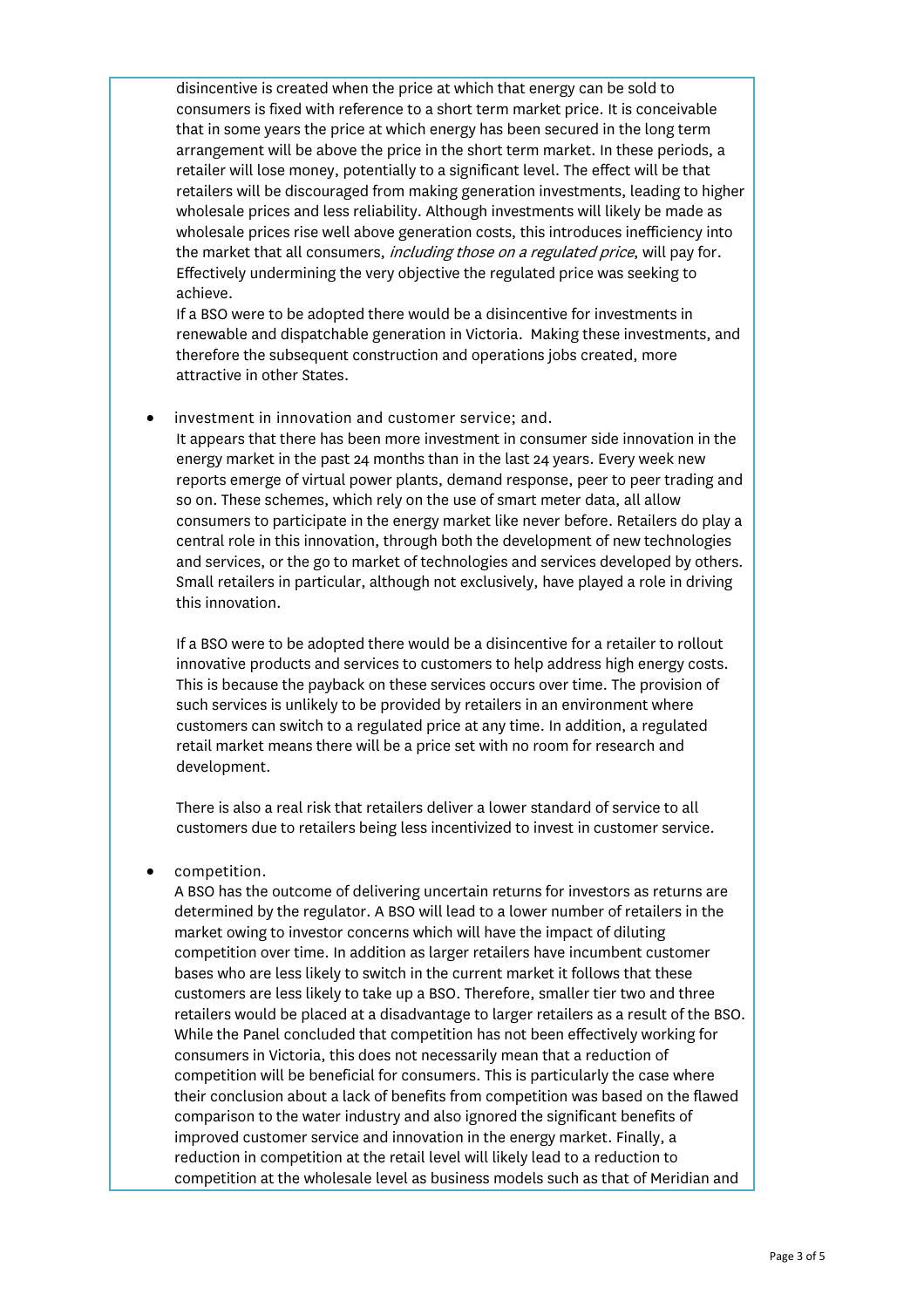Powershop (as well as others) will be less viable. It is surely not up for debate that a reduction in wholesale competition and generation investment would be bad for customers.

The alternative mechanism to address the concerns of the Review is to implement Recommendations 3-11 effectively and in a timely manner with the co-operation of industry and consumer groups. As we have seen since the Panel delivered its Recommendations, while there is a possibility of a BSO being implemented, industry groups, consumer groups, government and regulators have focused their attention and efforts on the BSO rather than on the timely implementation of Recommendations 3-11 which are broadly supported by industry. Furthermore Recommendations 3-11 will benefit all consumers rather than only those likely to take up a BSO.

### 3.3 Design and scope of a regulated BSO

At the DELWP consultation meeting on Friday 16 March 2018, representatives of DELWP stated that they did not believe that Recommendations 3-11, in and of themselves, would deliver the Government's objectives of providing a clear price signal, a choice of a 'no frills product' or immediate downward pressure on retail prices and therefore a BSO or similar measure was required.

The fact that numerous significant questions as outlined in the Paper, on the design and scope of a regulated BSO, remain outstanding it is puzzling that DELWP holds such strong views as to the benefits of the BSO. As we believe that the BSO is both unworkable owing to the challenges of a regulator setting multiple reference prices (which we will outline to the ESC) and not to the benefit of consumers, we will not be responding to the questions raised by DELWP in this section.

### 3.4 Alternatives to a regulated BSO

The alternative mechanism to the BSO is to ensure that customers can receive the full benefits of true competition. This can be achieved by implementing Recommendations 3-11 effectively and in a timely manner with the co-operation of industry and consumer groups. Furthermore Recommendations 3-11 will benefit all consumers rather than only those likely to take up a BSO. The Government should place its focus on monitoring the impact of these changes and fine tuning their implementation to ensure all customers receive the expected benefits including reduced prices.

### 4. Marketing information and contract periods, practices and variations (Recommendations 3 & 4)

### 4.3 Recommendations 4A to 4E

While Powershop supports Recommendations 4A to 4E, DWELP needs to hold detailed consultation on each of these issues to uncover and understand all potential unintended consequences. For example, recommendation 4A has the potential to add cost and complexity, as in theory a retailer will be required to change its prices every day of the year and the ESC will need to change the reference price every day of the year. The number of other potential related issues that arise in relation to each of the above are too numerous to outline here effectively.